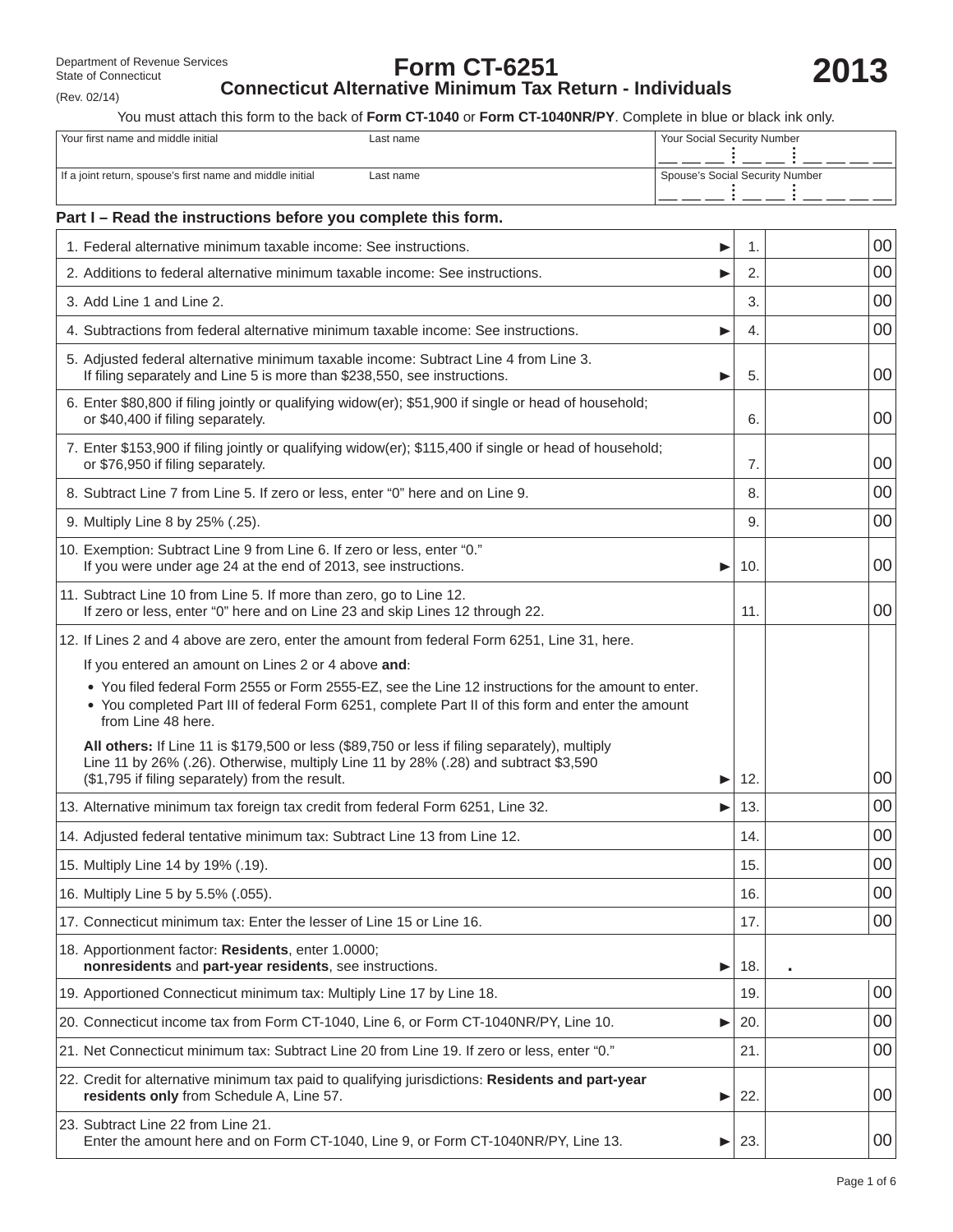**Part II**

# Complete Part II of this form only if you are required to complete Part III of federal Form 6251

| 24. Enter the amount from Line 11. If you are filing federal Form 2555 or Form 2555-EZ, enter the amount<br>from Line 3 of the Connecticut Foreign Earned Income Tax Worksheet on Page 4.                                                                                  |            | 24.      | 00 <sup>1</sup> |     |    |
|----------------------------------------------------------------------------------------------------------------------------------------------------------------------------------------------------------------------------------------------------------------------------|------------|----------|-----------------|-----|----|
| 25. Enter the amount from federal Form 6251, Line 37. See instructions.<br>▶                                                                                                                                                                                               | 25.        | 00       |                 |     |    |
| 26. Enter the amount from federal Form 6251, Line 38. See instructions.                                                                                                                                                                                                    | 26.        | 00       |                 |     |    |
| 27. Enter the amount from federal Form 6251, Line 39. See instructions.                                                                                                                                                                                                    | 27.        | 00       |                 |     |    |
| 28. Enter the smaller of Line 24 or Line 27.                                                                                                                                                                                                                               |            |          |                 | 28. | 00 |
| 29. Subtract Line 28 from Line 24.                                                                                                                                                                                                                                         |            |          |                 | 29. | 00 |
| 30. If Line 29 is \$179,500 or less (\$89,750 or less if filing separately), multiply Line 29 by 26% (.26).<br>Otherwise, multiply Line 29 by 28% (.28) and subtract \$3,590 (\$1,795 if filing separately) from the result.                                               |            | 30.      | 00              |     |    |
| 31. Enter:<br>\$72,500, if filing jointly or qualifying widow(er);<br>$\bullet$<br>\$36,250, if single or filing separately; or<br>\$48,600, if head of household.<br>32. Enter the amount from federal Form 6251, Line 44. See instructions.<br>▶                         | 31.<br>32. | 00<br>00 |                 |     |    |
| 33. Subtract Line 32 from Line 31. If zero or less, enter "0."                                                                                                                                                                                                             | 33.        | 00       |                 |     |    |
| 34. Enter the smaller of Line 24 or Line 25.                                                                                                                                                                                                                               | 00<br>34.  |          |                 |     |    |
| 35. Enter the smaller of Line 33 or Line 34.                                                                                                                                                                                                                               | 35.        | 00       |                 |     |    |
| 36. Subtract Line 35 from Line 34.                                                                                                                                                                                                                                         | 36.        | 00       |                 |     |    |
| 37. Enter the amount from federal Form 6251, Line 49.                                                                                                                                                                                                                      | 37.        | 00       |                 |     |    |
| 38. Enter the smaller of Line 36 or Line 37.                                                                                                                                                                                                                               | 38.        | 00       |                 |     |    |
| 39. Multiply Line 38 by 15% (.15).                                                                                                                                                                                                                                         |            |          |                 | 39. | 00 |
| 40. Add Line 35 and Line 38.                                                                                                                                                                                                                                               |            |          |                 |     | 00 |
| - If amounts on Line 40 and Line 24 are the same, skip Lines 41 through 45 and go to Line 46. Otherwise, go to Line 41. -                                                                                                                                                  |            |          |                 |     |    |
| 00<br>41. Subtract Line 40 from Line 34.<br>41.                                                                                                                                                                                                                            |            |          |                 |     |    |
| 42. Multiply Line 41 by 20% (.20).                                                                                                                                                                                                                                         |            | 42.      | 00              |     |    |
| - If Line 26 is zero or blank, skip Lines 43 through 45 and go to Line 46. Otherwise, go to Line 43. -                                                                                                                                                                     |            |          |                 |     |    |
| 43. Add Lines 29, 40, and 41.                                                                                                                                                                                                                                              | 43.        | 00       |                 |     |    |
| 44. Subtract Line 43 from Line 24.                                                                                                                                                                                                                                         | 44.        | 00       |                 |     |    |
| 45. Multiply Line 44 by 25% (.25).                                                                                                                                                                                                                                         |            |          |                 |     | 00 |
| 46. Add Lines 30, 39, 42, and 45.                                                                                                                                                                                                                                          |            |          |                 |     | 00 |
| 47. If Line 24 is \$179,500 or less (\$89,750 or less if filing separately), multiply Line 24 by 26% (.26).<br>Otherwise, multiply Line 24 by 28% (.28) and subtract \$3,590 (\$1,795 if filing separately) from the result.                                               |            |          |                 |     | 00 |
| 48. Enter the smaller of Line 46 or Line 47 here and on Line 12. If you are filing federal Form 2555 or<br>Form 2555-EZ, do not enter this amount on Line 12. Enter it on Line 4 of the Connecticut Foreign Earned<br>Income Worksheet on Page 4 of the instructions.<br>▶ |            |          |                 |     | 00 |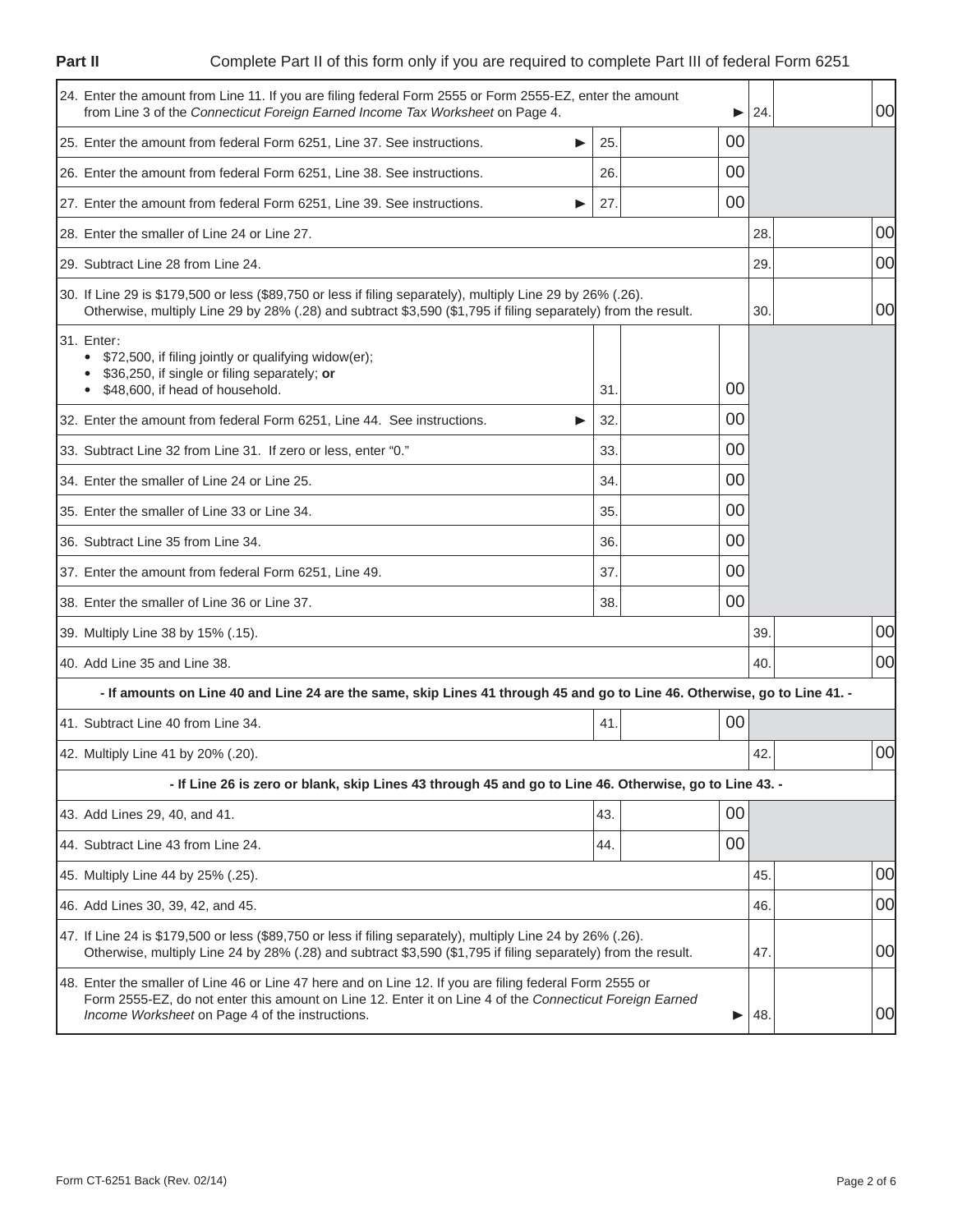## **General Instructions**

#### **Purpose**

Taxpayers who are subject to and required to pay the federal alternative minimum tax are subject to the Connecticut alternative minimum tax. Use this form to calculate your Connecticut alternative minimum tax liability and attach it directly behind your Connecticut income tax return.

Taxpayers who do not have a federal alternative minimum tax liability are not required to complete this form.

#### **Who Must File This Form**

You are required to file Form CT-6251, *Connecticut Alternative Minimum Tax Return - Individuals*, if either of the following conditions is true for the 2013 taxable year:

- You were a Connecticut resident or part-year resident and had a federal alternative minimum tax liability; **or**
- You were a Connecticut nonresident with a federal alternative minimum tax liability **and** you had Connecticut-sourced income.

If you meet one of the requirements above, you must file Form CT-6251 even if your Connecticut alternative minimum tax is zero.

#### **What Is the Connecticut Alternative Minimum Tax**

The Connecticut alternative minimum tax is a tax imposed on certain individuals, trusts, and estates in addition to their regular income tax. The tax is computed on the lesser of 19% of the adjusted federal tentative minimum tax or 5.5% of the adjusted federal alternative minimum taxable income.

#### **What Is the Adjusted Federal Tentative Minimum Tax**

The adjusted federal tentative minimum tax is your federal tentative minimum tax with certain Connecticut modifications.

#### **Part-Year Residents and Nonresidents**

Connecticut part-year residents and nonresidents must first compute the Connecticut minimum tax as if they were Connecticut residents, then apportion their Connecticut minimum tax.

#### **Credits**

Connecticut residents and part-year residents are allowed a credit for minimum taxes paid to a qualifying jurisdiction on the income taxed by both Connecticut and that jurisdiction. The credit may not exceed the amount of tax otherwise due.

You may be able to claim a credit against your Connecticut income tax for Connecticut alternative minimum tax paid in a prior year. See the instructions to **Form CT-8801**, *Credit for Prior Year Connecticut Minimum Tax for Individuals, Trusts, and Estates.*

### **Filing Status**

Your filing status on Form CT-6251 must match the Connecticut income tax filing status as reported on the front of Form CT-1040, *Connecticut Resident Income Tax Return*, or Form CT-1040NR/PY, *Connecticut Nonresident and Part-Year Resident Income Tax Return*.

If you and your spouse are filing a joint federal income tax return and you file separate Connecticut income tax returns, either because you qualify and elect to do so or because you are required to do so, the federal rules for allocating income apply. You must recalculate your federal alternative minimum tax liability as if your filing status for federal income tax purposes was single. If upon your recalculation you would have had a federal alternative minimum tax liability, you are subject to Connecticut alternative minimum tax and you are required to calculate Form CT-6251 as a single individual.

Where the calculation of any individual federal items are subject to limitations (for example, alternative tax net operating loss deduction); the items may have to be recalculated if Connecticut modifications apply.

## **Line Instructions**

## **Name and Social Security Number**

Enter your name and Social Security Number (SSN) as it appears on your Connecticut income tax return in the space provided at the top of the form. If you are filing a joint return, also enter your spouse's name and SSN.

### **Part I**

#### **Line 1**

Residents, part-year residents, and nonresidents should enter the amount from federal Form 6251, Line 28. Part-year residents must also include or exclude any tax preference items and adjustments attributable to a future year which accrued up to the time of a change in residence.

If your federal filing status is married filing jointly, but you file separate Connecticut income tax returns, you must recalculate your federal 6251 using only your share of Lines 1 through 27 from federal Form 6251 and enter the result here. This amount may differ from the amount entered on federal Form 6251, Line 28.

#### **Line 2**

To compute the additions to federal alternative minimum taxable income, use the amount entered on Form CT-1040, *Schedule 1*, Line 39, or Form CT-1040NR/PY, *Schedule 1*, Line 41, **minus**:

- Any modification for a taxable lump-sum distribution from a qualified plan not included in federal adjusted gross income, as entered on Form CT-1040, *Schedule 1*, Line 34, or Form CT-1040NR/PY, *Schedule 1*, Line 36;
- Any interest or dividend income on U.S. government obligations or securities exempt from federal income tax, but taxable for Connecticut income tax purposes, to the extent included on Form CT-1040, *Schedule 1*, Line 38, or Form CT-1040NR/PY, *Schedule 1*, Line 40;
- Any modification for the amount of qualified domestic production activities income to the extent included on Form CT-1040, Schedule 1, Line 37, or Form CT-1040NR/PY, Schedule 1, Line 39; **and**
- Any modification for the amount of distributions from an MRA established pursuant to Conn. Gen. Stat. §32-9zz to the extent included on Form CT-1040, Schedule 1, Line 38 or Form CT-1040NR/PY, Schedule 1, Line 40.

Exclude from Line 2 the amount of federally tax-exempt interest or exempt-interest dividends under Internal Revenue Code (IRC) §852(b)(5) from **non-Connecticut** private activity bonds issued after August 7, 1986, and included on federal Form 6251, Line 12. Enter the net amount on Line 2.

#### **Line 4**

To compute the subtractions from federal alternative minimum taxable income, use the total amount entered on Form CT-1040, *Schedule 1*, Line 50, or Form CT-1040NR/PY, *Schedule 1*, Line 52, **minus**:

- Any modification for refunds of state and local income taxes entered on Form CT-1040, *Schedule 1*, Line 43, or Form CT-1040NR/PY, *Schedule 1*, Line 45;
- Any modification for Tier 1 Railroad Retirement Benefits and Supplemental Annuities, as entered on Form CT-1040, Schedule 1, Line 44, or Form CT-1040NR/PY, *Schedule 1*, Line 46;
- Any modification for the amount of any distributions you received from the Connecticut Higher Education Trust (CHET) as a designated beneficiary to the extent included in your federal adjusted gross income, and to the extent included on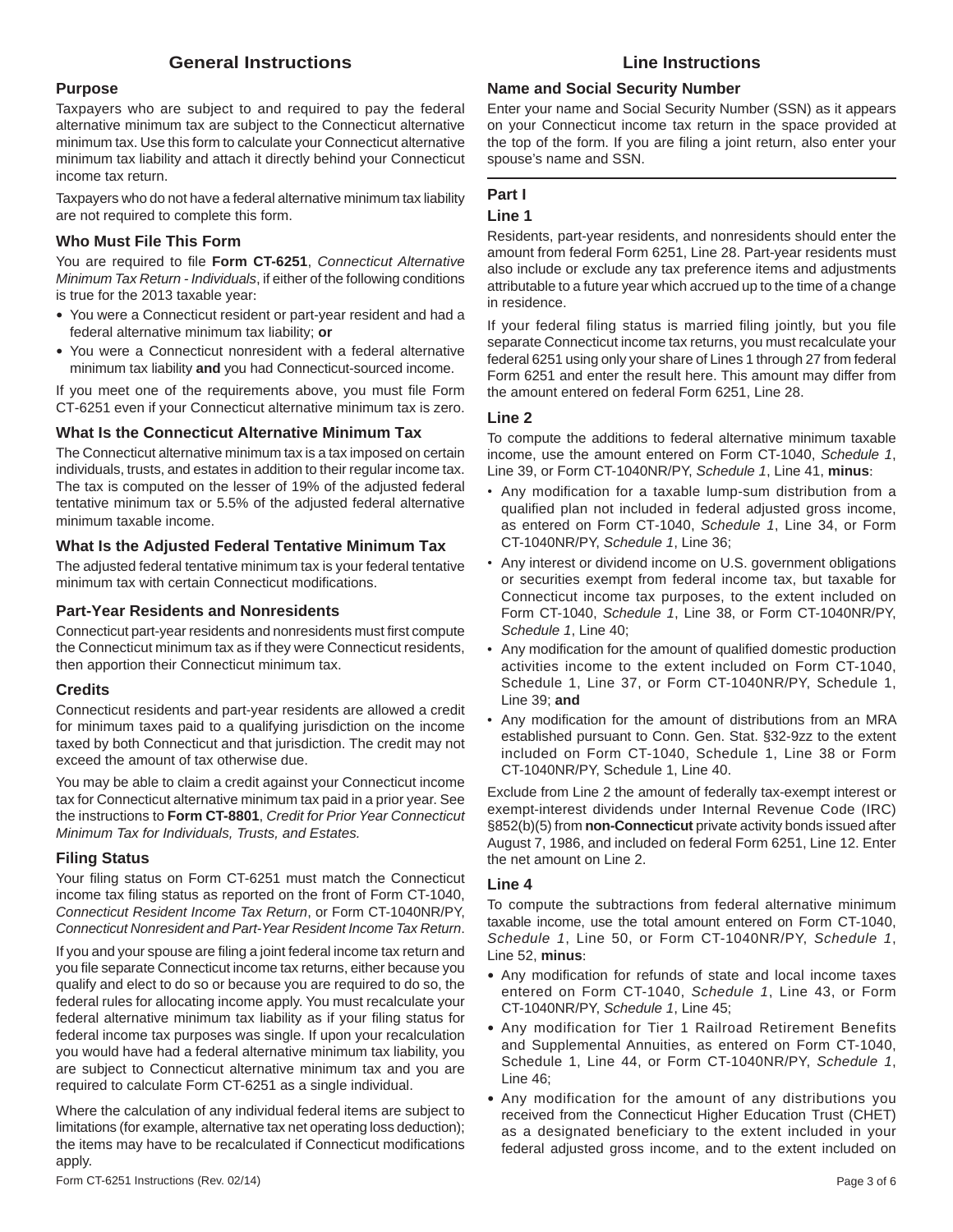Form CT-1040, *Schedule 1*, Line 49, or Form CT-1040NR/PY, *Schedule 1*, Line 51;

- Any modification for the amount of interest earned on contributions established for a designated beneficiary under the Connecticut Homecare Option Program for the Elderly to the extent the interest is includable in the federal adjusted gross income of the designated beneficiary and to the extent included on Form CT-1040 Schedule 1, Line 49, or Form CT-1040NR/PY, Schedule 1, Line 51;
- Any modification for the amount of income received from the U.S. government as retirement pay for a retired member of the Armed Forces of the United States or the National Guard to the extent included on Form CT-1040, *Schedule 1*, Line 45, or Form CT-1040NR/PY, *Schedule 1*, Line 47; **and**
- Any modification for the amount of contributions made to an MRA established pursuant to Conn. Gen. Stat. §32-9zz to the extent included on Form CT-1040, Schedule 1, Line 49 or Form CT-1040NR/PY, Schedule 1, Line 51.

Include on Line 4 the amount of federally tax-exempt interest or exempt-interest dividends under IRC §852(b)(5) from **Connecticut**  private activity bonds issued after August 7, 1986, and included on federal Form 6251, Line 12. Enter the net amount on Line 4.

#### **Line 5**

If your filing status is filing separately and Line 5 is more than \$238,550, you must include an additional amount on Line 5 calculated as follows. If Line 5 is \$400,150 or more, include an additional \$40,400 on Line 5. Otherwise, include 25% of the excess of the amount on Line 5 over \$238,550.

**Example:** If the amount on Line 5 is \$258,550, multiply the amount in excess of \$238,550 (\$20,000) by 25% (.25). The result is \$5,000. Add the \$5,000 to \$258,550 and enter \$263,550 on Line 5.

### **Line 10**

If you were under age 24 at the end of 2013, follow the instructions to federal Form 6251, Line 29, to calculate the exemption amount.

## **Line 12**

If Line 2 or Line 4 of Form CT-6251 is greater than zero and you claimed a foreign earned income exclusion, housing exclusion, or housing deduction on federal Form 2555 or federal Form 2555-EZ, you must complete the Connecticut Foreign Earned Income Tax Worksheet below.

### **Line 18**

**Residents:** Must enter 1.0000.

**Nonresidents and Part-Year Residents:** To arrive at the apportionment factor, divide your total items of income, gain, loss, or deduction from **Connecticut sources** associated with your adjusted federal alternative minimum taxable income by your total adjusted federal alternative minimum taxable income from Form CT-6251, Line 5.

To determine the total items of income, gain, loss, or deduction from Connecticut sources, you must net out certain modifications that may have been included in the amount shown on Form CT-1040NR/PY, Line 6. Refer to the instructions for Lines 2 and 4.

You must further adjust the amount from Form CT-1040NR/PY, Line 6, for any items entered on federal Form 6251, Lines 8 through 11 and 13 through 27, connected with or derived from Connecticut sources.

### **Part II**

If you completed Part III of federal Form 6251, complete Part II and enter the amount from Form CT-6251, Line 48, on Part I, Line 12. However, if Line 2 and Line 4 are zero, skip Part II of this form and enter the amount from federal Form 6251, Line 31, on Line 12.

#### **Lines 25, 26, 27, 32, and 37**

When entering an amount on Lines 25, 26, 27, 32, and 37, you must include the *Schedule 1* modification for the gain or loss on the sale of Connecticut state and local government bonds from Form CT-1040, Line 36 or Line 47, or Form CT-1040NR/PY, Line 38 or Line 49.

#### **Connecticut Foreign Earned Income Tax Worksheet**

|                                                                                                                                                                                                                                                                                                                                                                                                                                    | <b>UURING IN ANGELES IN ANGELES IN A SERVICE IN A STREET OF THE STATE OF THE STATE OF THE STATE OF STATE</b>                      |  |  |  |  |
|------------------------------------------------------------------------------------------------------------------------------------------------------------------------------------------------------------------------------------------------------------------------------------------------------------------------------------------------------------------------------------------------------------------------------------|-----------------------------------------------------------------------------------------------------------------------------------|--|--|--|--|
|                                                                                                                                                                                                                                                                                                                                                                                                                                    |                                                                                                                                   |  |  |  |  |
|                                                                                                                                                                                                                                                                                                                                                                                                                                    | 2. Enter the amount from your (and your spouse's if filing jointly)                                                               |  |  |  |  |
|                                                                                                                                                                                                                                                                                                                                                                                                                                    |                                                                                                                                   |  |  |  |  |
| Tax amount on Line 3.<br>4.<br>• If you completed Part III of federal Form 6251, you must complete Part II of Form CT-6251. Enter the amount from<br>Line 3 of this worksheet on Part II, Line 24, of Form CT-6251. Complete the rest of Part II of Form CT-6251 and<br>enter the amount from Line 48 here.<br>• All others: If line 3 is \$179,500 or less (\$89,750 or less if filing separately), multiply Line 3 by 26% (.26). |                                                                                                                                   |  |  |  |  |
|                                                                                                                                                                                                                                                                                                                                                                                                                                    | 5. Tax on amount on Line 2. If Line 2 is \$179,500 or less (\$89,750 or less if filing separately), multiply Line 2 by 26% (.26). |  |  |  |  |
|                                                                                                                                                                                                                                                                                                                                                                                                                                    |                                                                                                                                   |  |  |  |  |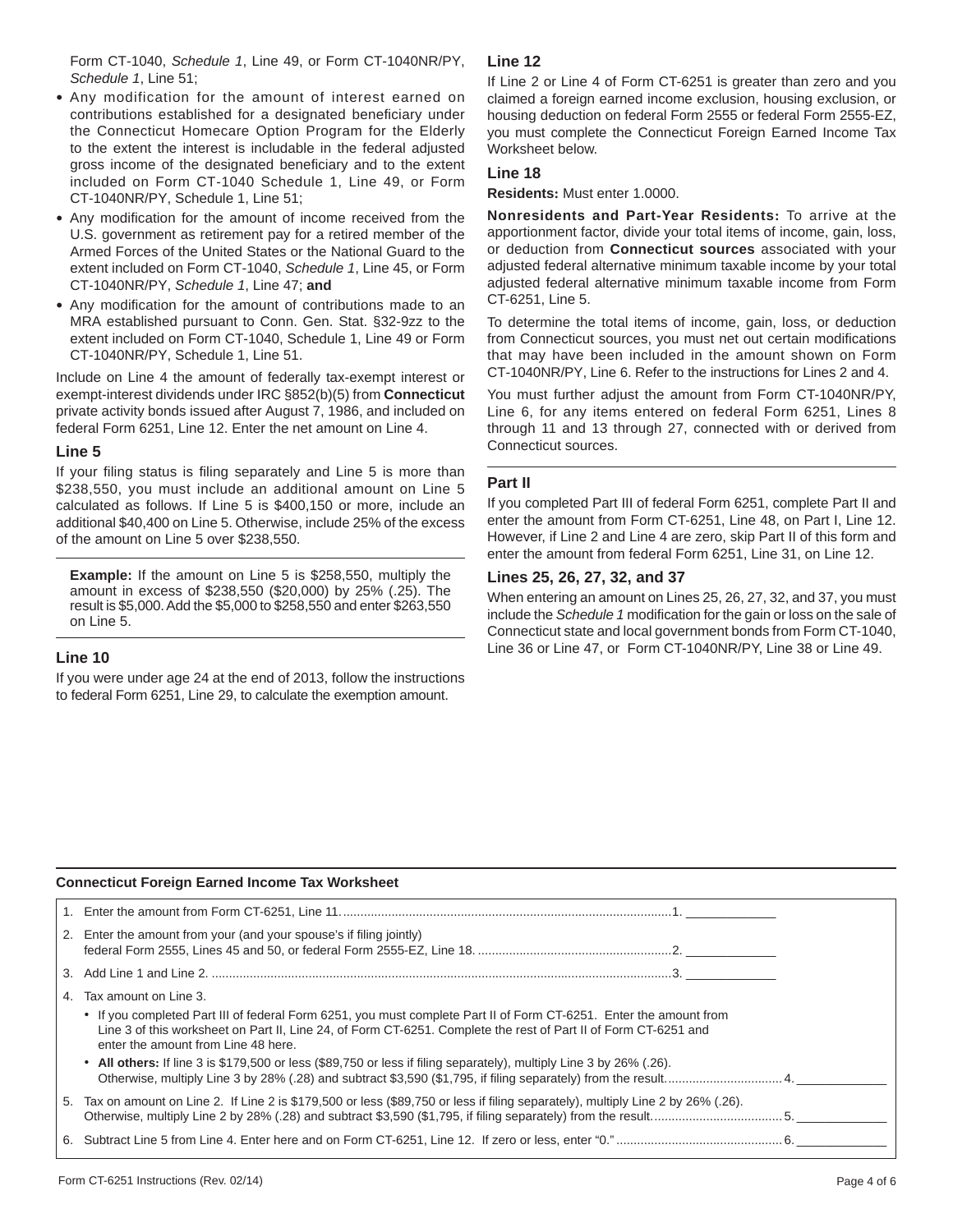## **Schedule A Credit for Alternative Minimum Tax Paid to Qualifying Jurisdictions Connecticut Residents and Part-Year Residents Only**

## **Residents**

Use *Schedule A* to claim a credit against the net Connecticut minimum tax liability for alternative minimum tax paid during the taxable year to a qualifying jurisdiction. Credit may be claimed only if the income on which taxes were paid was derived from or connected with sources within the qualifying jurisdiction.

## **Part-Year Residents**

Use *Schedule A* to claim a credit against the net Connecticut minimum tax liability for alternative minimum tax paid to a qualifying jurisdiction on items of income, gain, loss, or deduction attributable to that jurisdiction during the period of Connecticut residency.

A *qualifying jurisdiction* includes another state of the United States, a local government within another state, or the District of Columbia. A qualifying jurisdiction does not include the State of Connecticut, the United States, or a foreign country or its provinces (for example, Canada and Canadian provinces).

No credit is allowed for **any** of the following:

- Alternative minimum tax paid to a qualifying jurisdiction on income not derived from or connected with sources within the qualifying jurisdiction;
- Alternative minimum tax paid to a jurisdiction that is not a qualifying jurisdiction;
- Alternative minimum tax paid to a qualifying jurisdiction, if you claimed credit for alternative minimum tax paid to Connecticut on that qualifying jurisdiction's alternative minimum tax return or income tax return; **or**
- Payments of alternative minimum tax made to a qualifying jurisdiction on income not subject to the Connecticut alternative minimum tax.

No credit is allowed for tax paid on dividends or interest income unless derived from property employed in a business or trade carried on in that jurisdiction. However, credit is allowed for tax paid on wages earned for services performed in a qualifying jurisdiction.

The allowed credit must be separately computed for each qualifying jurisdiction. Use separate columns for each qualifying jurisdiction for which you are claiming a credit. Attach a copy of all alternative minimum tax returns filed with qualifying jurisdictions directly following Form CT-6251.

*Schedule A* provides two columns, A and B, to compute the credit for two qualifying jurisdictions. If you need more than two columns, create a worksheet identical to *Schedule A* and attach it to the back of your Form CT-6251.

If you are claiming credit for alternative minimum tax paid to a qualifying jurisdiction **and** to one of its political subdivisions, follow these rules to determine your credit.

- A. If the **same amount** of adjusted alternative minimum taxable income is taxed by both the city and the state:
	- 1. Use only **one** column of *Schedule A* to calculate your credit;
	- 2. Enter the same amount of adjusted alternative minimum taxable income taxed by both city and state in that column on Form CT-6251, *Schedule A*; **and**
	- 3. Combine the amounts of alternative minimum tax paid to the city and the state and enter the total on Line 51 of that column.
- B. If the **amounts** of adjusted alternative minimum taxable income taxed by both the city and state **are not the same**:
	- 1. Use **two** columns on Form CT-6251, *Schedule A*;
	- 2. Include only the same amount of adjusted alternative minimum taxable income taxed by both jurisdictions in the first column; and
	- 3. Include the excess amount of adjusted alternative minimum taxable income taxed by only one of the jurisdictions in the next column.

**Attach a copy of the alternative minimum tax return fi led with each qualifying jurisdiction to the back of your Form CT-6251.**